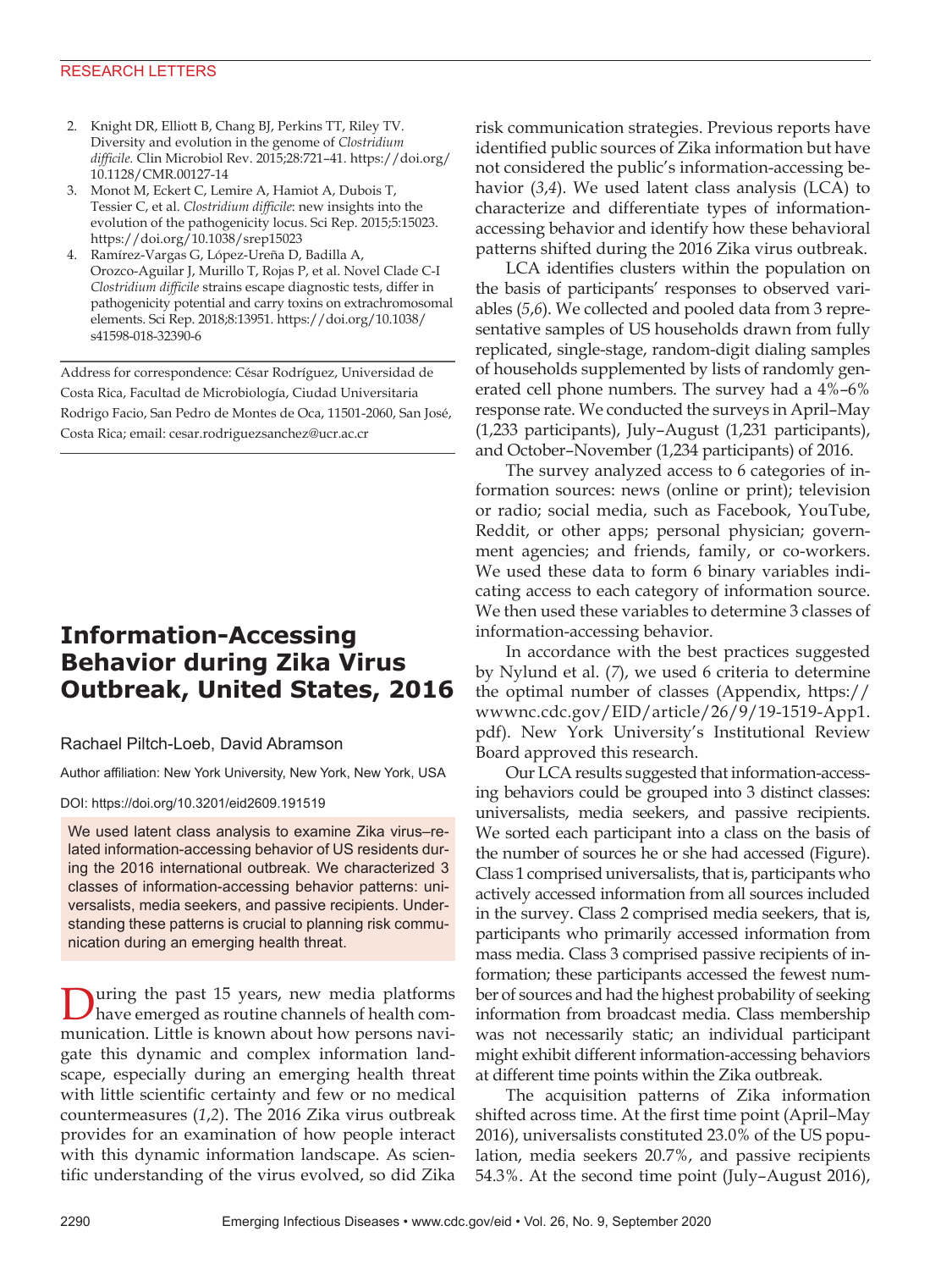

**Figure.** Latent classes of information access for Zika virus, United States, 2016. Proportion of the population that used a given category of information source in each class, across 3 time points of data collection.

universalists constituted 13.8% of the population, media seekers 51.5%; and passive recipients 34.8%. At the third time point (October–November 2016), universalists constituted 16.0% of the population, media seekers 52.0%, and passive recipients 32.0%.

As understanding of Zika virus evolved and media coverage shifted, the proportion of the population in each of the identified classes also shifted. Our finding that the proportion of the population in the universalist group was largest at the first time point suggests that in the earlier phases of the Zika outbreak, acquisition of information increased among the most highly attuned portions of the population. We hypothesize that as the mosquito season began, behavior patterns shifted from passive information acquisition to active information acquisition in the shift to media seeking (*8*). This hypothesis explains the shift from the large proportion of passive recipients at the first time point to the larger proportions of media seekers at the second and third time points.

These population shifts suggest large portions of the population were initially passive, perhaps uninterested, recipients of information about Zika. During the course of the surveys, a proportion of passive recipients and universalists may have become media seekers. In addition, we found that early adopters of emerging information could be retransmitters within their networks. Only universalists consistently accessed information from their own social network (including personal contacts and social media), the medical community, and government sources. Further exploration is needed to determine whether these findings are influenced by the actual lack of risk

for Zika in the United States or whether they are reflective of larger behavioral patterns.

Our analysis is limited by the number of information source categories included in the survey and the lack of source specificity. However, our study took a unique approach in characterizing patterns of information-accessing behavior. These findings can be used to inform risk communication strategies designed for population segments with different information-accessing behavior patterns.

This study was funded by National Science Foundation under Rapid Response Research grant no. 1638545.

# **About the Authors**

Dr. Piltch-Loeb is a Preparedness Fellow at the Harvard T.H. Chan School of Public Health. She completed this work as part of her doctorate in the department of Social and Behavioral Sciences at New York University Global Public Health. Her research interests include public health emergencies and risk communication.

Dr. Abramson is a clinical associate professor in the department of Social and Behavioral Sciences at New York University Global Public Health. His research interests include public health disaster science.

## **References**

- 1. Anker AE, Reinhart AM, Feeley TH. Health information seeking: a review of measures and methods. Patient Educ Couns. 2011;82:346–54. https://doi.org/10.1016/ j.pec.2010.12.008
- 2. Jacobs W, Amuta AO, Jeon KC. Health information seeking in the digital age: an analysis of health information seeking